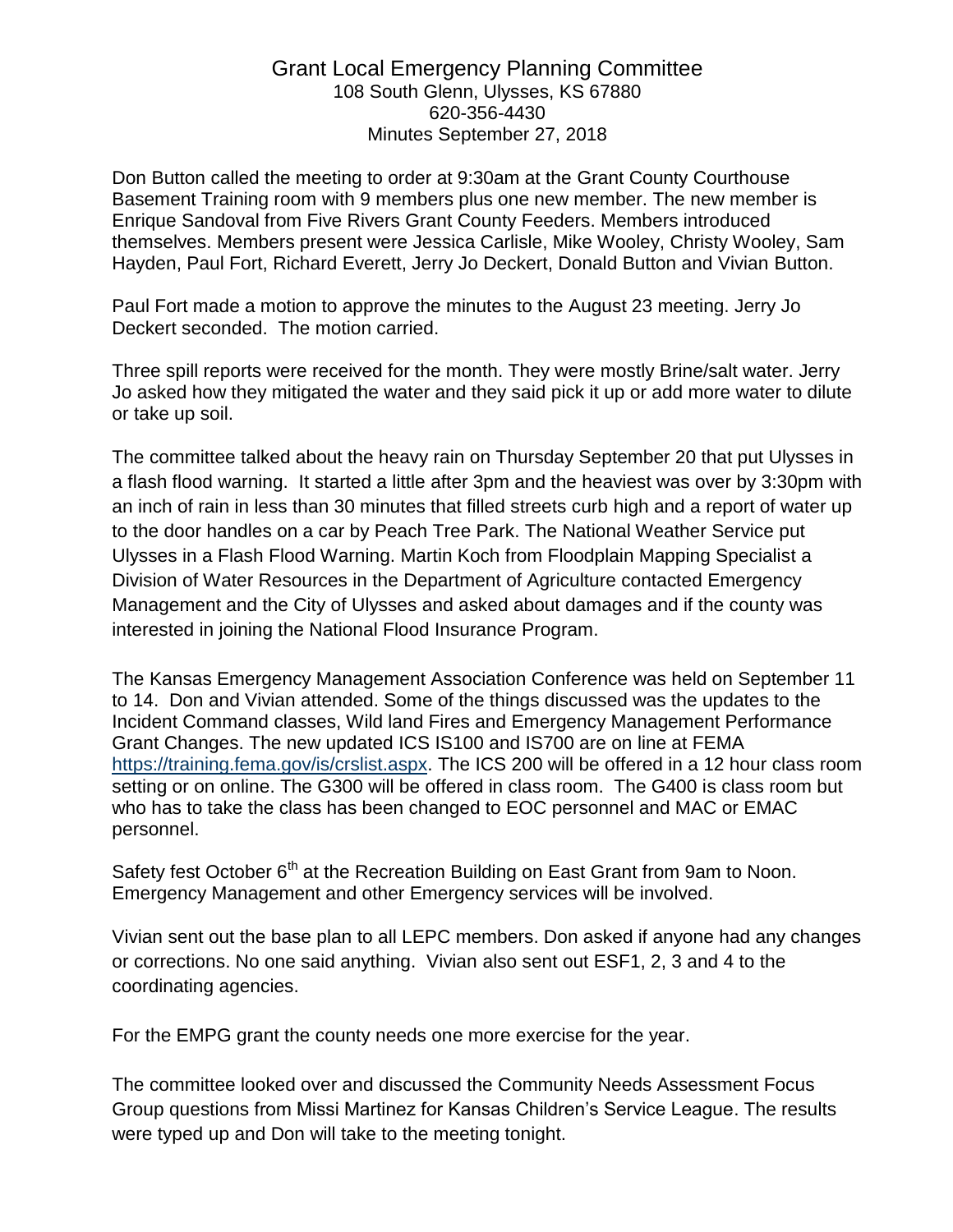KDEM is holding a Wild Land Fire Forecast on December 18 in Wichita. Some entities involved are the National Weather Service, Fire Marshall's office, Forestry Service and the Aerial use of National Guard and Field services. It will be from 10am to 4pm. If you want to attend please sign up before December  $1<sup>st</sup>$ . John Crosby is working with the surrounding counties to set up a task force on personnel and equipment. Don said he could see about bringing the Strike Team Task Force class to the area.

Don received a letter from the Mayor of the City of Eureka thanking Grant County for letting him assist them with their tornado recovery.

Upcoming training:

- a. Oct. 18 **Fundamentals of Disaster Medical Support Unit (DMSU) Workshop-** Great Bend course number 1079273
- b**.** Oct. 23-24 G290 **PIO Public Information Officer** in Liberal 1078175 course ID
- c. Oct. 24 and 25 G146 HSEEP Iola Course ID 1076246
	- d. Dec. 11-13 KS132 **Kansas Exercise and Design for Discussion Based Exercises**. It has prerequisites, Course ID 1077228

Mike Wooley talked about Kansas Pipeline Association will be conducting a Mock Line breach on November 19 in Hutchinson starting at 10am. The last one was held at Crisis City. It is a one day exercise. He said they had a good turnout at the Ag Safety Fest in Ulysses. Several business and counties were involved. They hold several each year. Mike also talked about Linn Energy's name change to Riviera Resources.

Sam Hayden said the school system still needs bus drivers.

Richard Everett stated it is the end of the Grant quarter and their reports are due. He also talked about the Point of Distribution Exercise on October  $4^{\text{th}}$ .

Since Toni was not at the meeting Vivian said the Health Department has flu shots available.

Jessica Carlisle from the hospital talked about the Ribbon cutting this morning for the new Digital Mammogram Machine. The hospital also has two new Emergency Room providers. They are still looking for an OB Doctor but they do have a midwife.

Paul Fort said EMS has been teaching several CPR classes and truck reconfiguration. He talked about drug shortages, recalls and the increase in price.

Christy Wooley said Fernando Rodriquez is conducting the Leadership class in Garden City and Compass Behavioral will be attending the POD Exercise in Stanton County.

Jerry Do Deckert Talked about Bob Dale from Economical Development addressing the City Council. He said he has had several call but they all want 10,000 square feet building that are already constructed. He also talked about grants and loans to business. The city is helping Connect Ulysses with some concrete work at Joyce, Peach Tree Park and Barb Dye Park. The project is call Safe Areas for Kids to Walk to School. They also adopted some traffic ordinances about speed and parking.